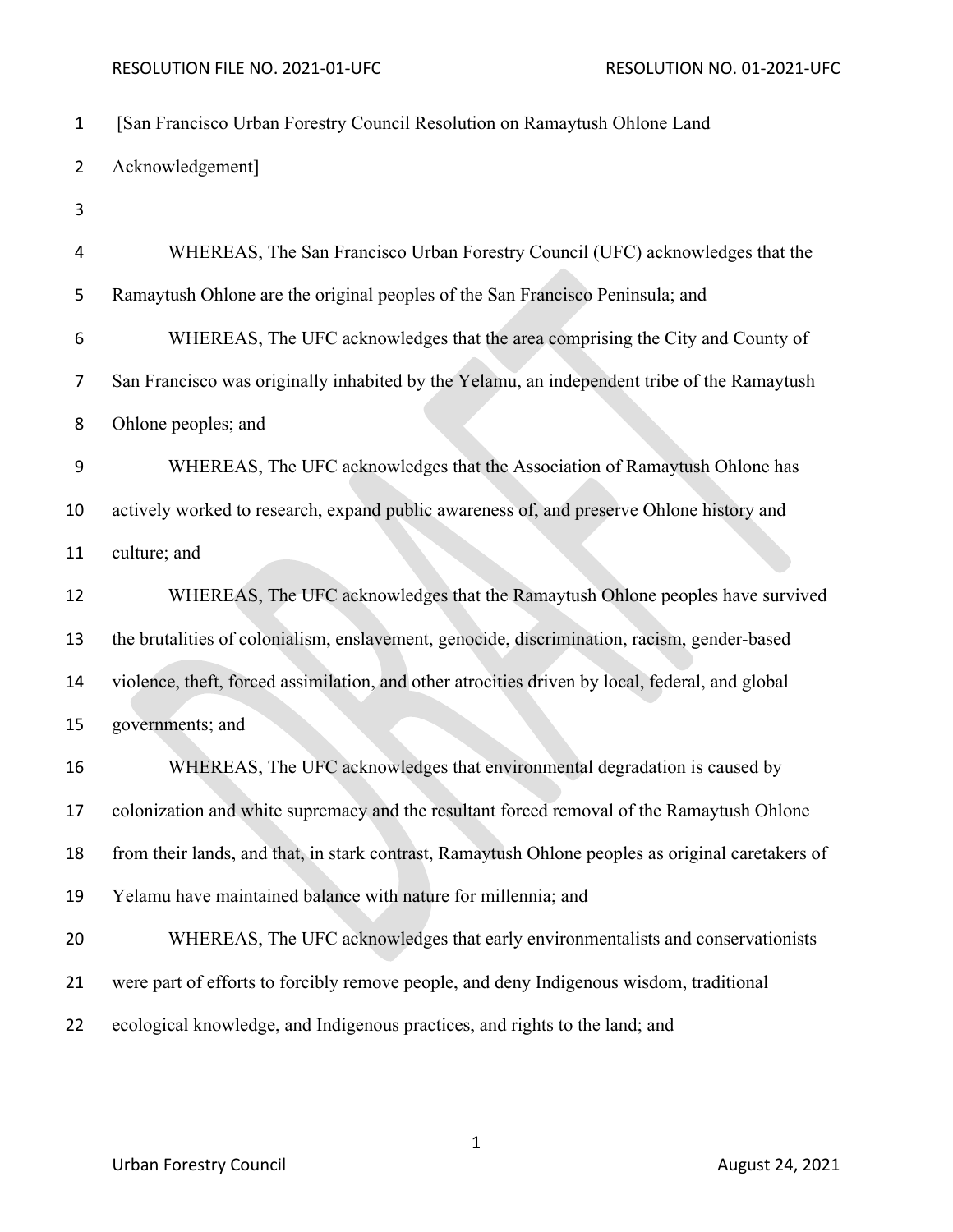## RESOLUTION FILE NO. 2021-01-UFC RESOLUTION NO. 01-2021-UFC

| $\mathbf{1}$   | WHEREAS, The UFC acknowledges that Ramaytush Ohlone peoples are not a mythical                   |
|----------------|--------------------------------------------------------------------------------------------------|
| $\overline{2}$ | population of the past, but an integral and active community in the present San Francisco Bay    |
| 3              | Area region, and beyond, whose ongoing exclusion and invisibility denied the greater Native      |
| 4              | American community's inclusion and respect in San Francisco; and                                 |
| 5              | WHEREAS, The UFC acknowledges that the City and County of San Francisco was                      |
| 6              | founded on unceded territory, and that the existence of the City and County on this land         |
| 7              | continues to contribute to the erasure and exclusion of the Ramaytush Ohlone peoples; and        |
| 8              | WHEREAS, To acknowledge the truth of the lands and peoples' history is a human right             |
| 9              | and a demonstration of honor and respect for the contributions and sacrifices of the Ramaytush   |
| 10             | Ohlone ancestors that inhabit and care for this land before us; now, therefore, be it            |
| 11             | RESOLVED, From this date forward, the San Francisco Urban Forestry Council will                  |
| 12             | state the following land acknowledgement at the beginning of each Council meeting:               |
| 13             | The Urban Forestry Council acknowledges that we occupy the unceded ancestral homeland of         |
| 14             | the Ramaytush Ohlone peoples, who are the original inhabitants of the San Francisco Peninsula.   |
| 15             | We wish to pay our respects to the Ancestors, Elders and Relatives of the Ramaytush              |
| 16             | Community and to affirm their sovereign rights as First Peoples. We honor the Ramaytush          |
| 17             | Ohlone for their enduring commitment to steward Mother Earth. We recognize that the              |
| 18             | Ramaytush Ohlone have lived in harmony with nature for millennia, and that to achieve a truly    |
| 19             | ecologically sustainable future for San Francisco, we must embrace Indigenous traditional        |
| 20             | ecological knowledge in how we care for the city's lands, waters, and all its people; and, be it |
| 21             | FURTHER RESOLVED, That an adapted version of this acknowledgement will also be                   |
| 22             | read at the beginning of Planning and Funding and Landmark Tree Ad-Hoc Committee meetings        |
| 23             | of the UFC; and, be it                                                                           |